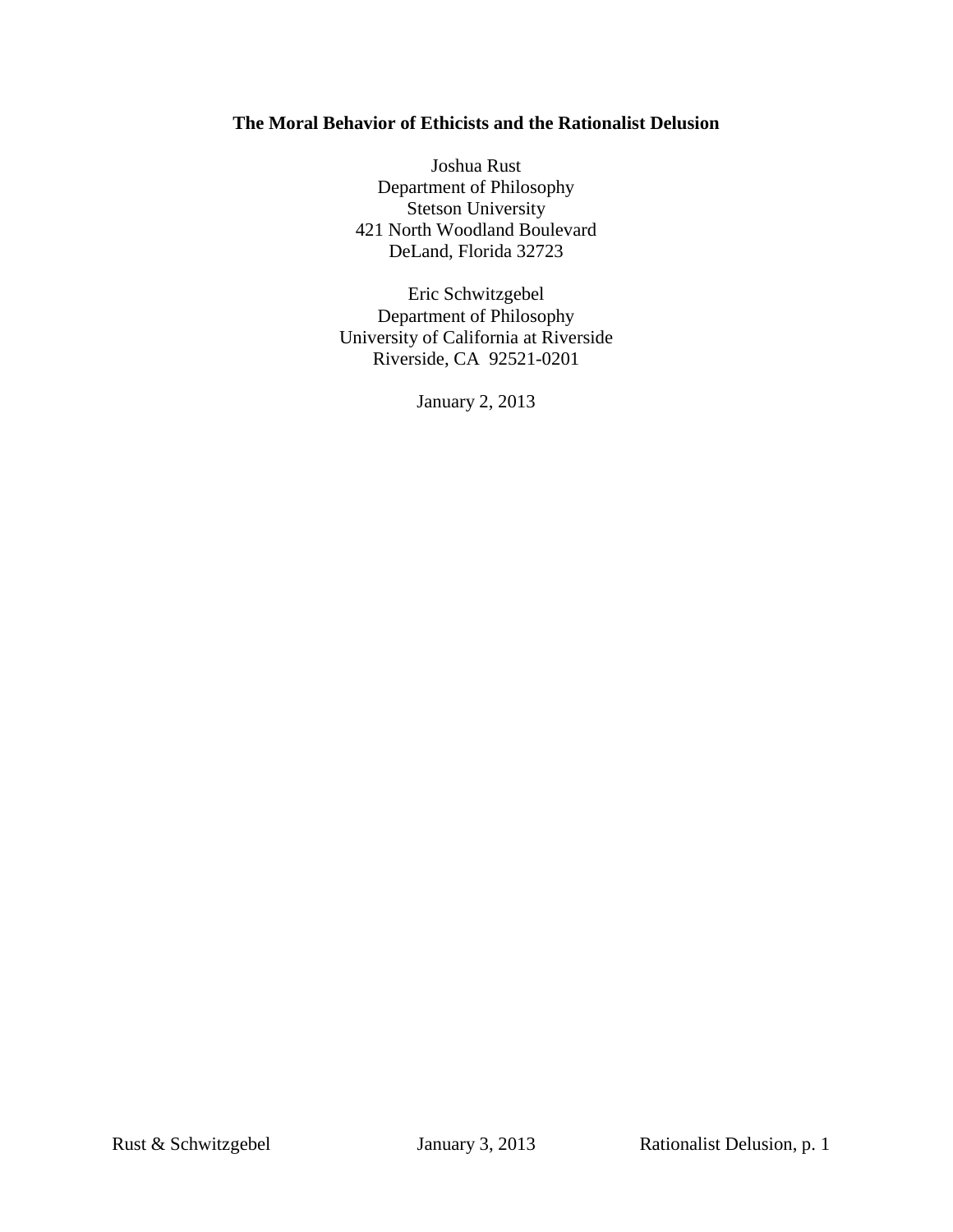## **The Moral Behavior of Ethicists and the Rationalist Delusion**

Professional ethicists behave no morally better, on average, than do other professors. At least that's what we have found in a series of empirical studies that we will summarize below. Our results create a prima facie challenge for a certain picture of the relationship between intellectual reasoning and moral behavior – a picture that Jonathan Haidt (2012) has called "the rationalist delusion". The rationalist delusion, according to Haidt, is the view that intellectual forms of moral reasoning substantially influence the moral attitudes and moral behavior of the reasoner. Haidt seeks to replace this rationalistic picture with an "intuitionist" model of moral psychology, in which the core of morality is a suite of pro-social emotions and arational intuitions. Haidt argues that our empirical results favor his view. After all, if not even professional ethicists are moved by intellectual moral reasoning, who else would be? While we agree with Haidt that our results support intuitionism over some rationalistic rivals, we believe that other models of moral psychology are also consistent with our findings, and some of these models reserve an important role for reasoning in shaping behavior and attitudes. Part One summarizes our empirical findings. Part Two explores five different theoretical models more or less consistent with those findings.

## *Part One: Our Empirical Studies*

*Missing library books.* Our first study (Schwitzgebel 2009) examined the rates at which ethics books were missing from 32 leading academic libraries, compared to other philosophy books, according to those libraries' online catalogs. The primary analysis was confined to relatively obscure books we thought likely to be borrowed primarily by specialists in the field –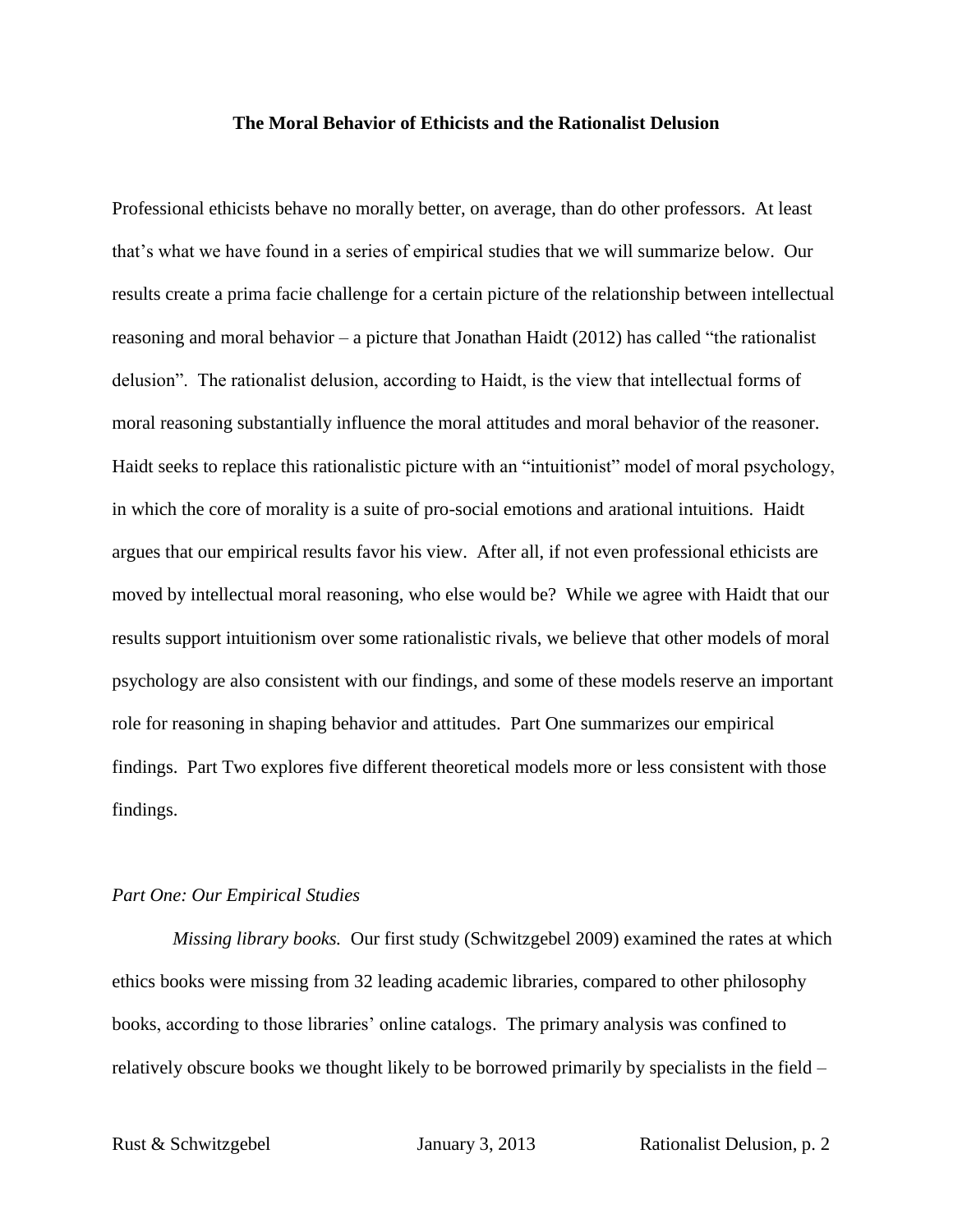275 books reviewed in *Philosophical Review* between 1990 and 2001, excluding titles cited five or more times in the *Stanford Encyclopedia of Philosophy.* Among these books, we found ethics books somewhat *more* likely to be missing than non-ethics books: 8.5% of the ethics books that were off the shelf were listed as missing or as more than one year overdue, compared to 5.7% of the non-ethics philosophy books that were off the shelf ( $\chi^2$  test, p = .03). This result holds despite a similar total number of copies of ethics and non-ethics books held, similar total overall checkout rates of ethics and non-ethics books, and a similar average publication date of the books. Similarly, classic pre-20th-century ethics texts appear to go missing more often than do comparable non-ethics texts.

*Peer ratings.* Our second study examined peer opinion about the moral behavior of professional ethicists (Schwitzgebel and Rust 2009). We set up a table in a central location at the 2007 Pacific Division meeting of the American Philosophical Association and offered passersby gourmet chocolate in exchange for taking a "5-minute philosophical-scientific questionnaire", which they completed on the spot. One version of the questionnaire asked respondents their opinion about the moral behavior of ethicists in general, compared to other philosophers and compared to non-academics of similar social background (with parallel questions about the moral behavior of specialists in metaphysics and epistemology). Opinion was divided: 36% of respondents rated ethicists morally better behaved on average than other philosophers, 44% rated them about the same, and 19% rated them worse. When ethicists' behavior was compared to that of non-academics, opinion was split 50%-32%-18% between better, same, and worse. Another version of the questionnaire asked respondents to rate the moral behavior of the individual ethicist in their department whose last name comes next in alphabetical order, looping back from Z to A if necessary, with a comparison question about the moral behavior of a similarly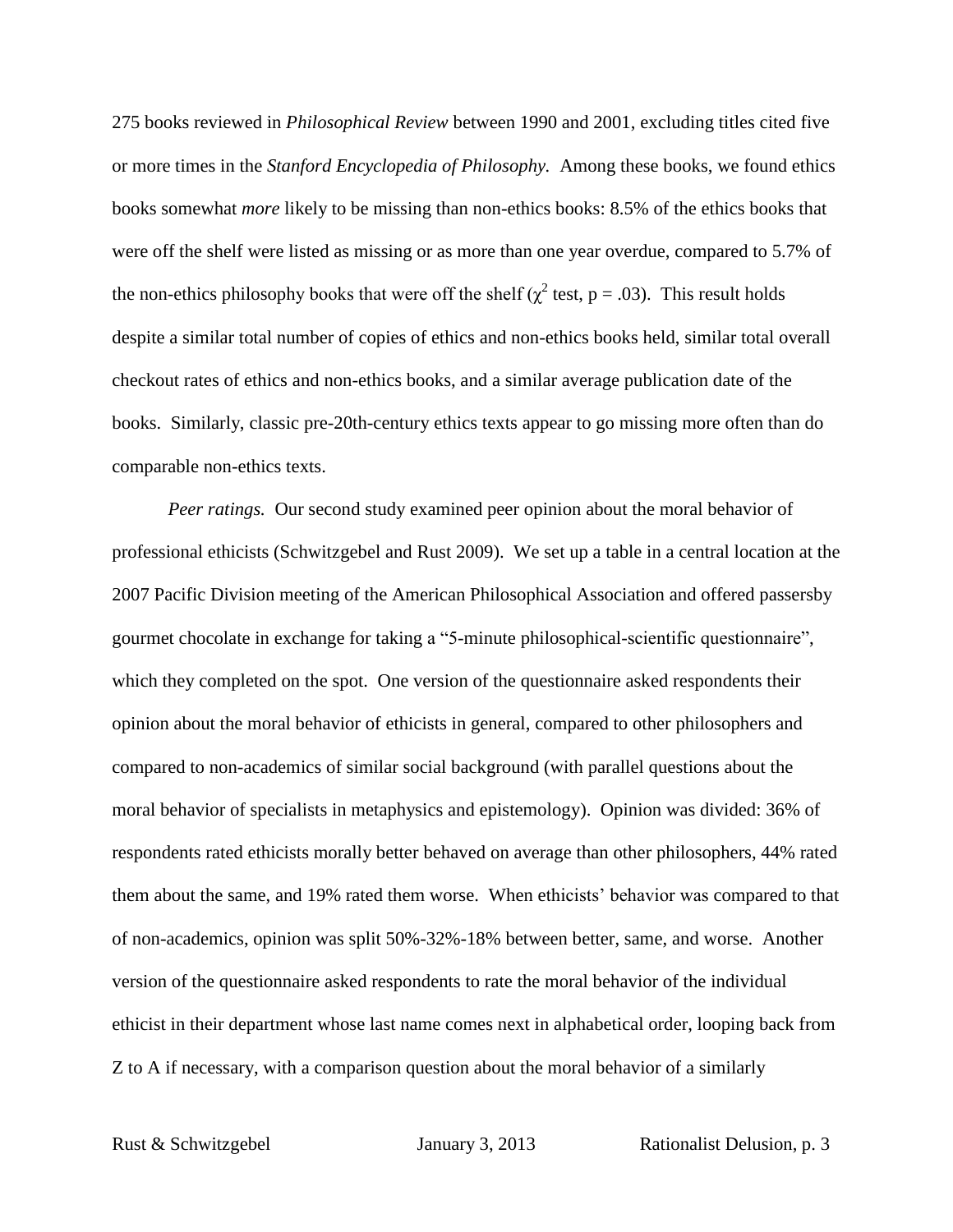alphabetically chosen specialist in metaphysics and epistemology. Opinion was again split: 44% of respondents rated the arbitrarily selected ethics specialist better than they rated the arbitrarily selected M&E specialist, 26% rated the ethicist the same, and 30% rated the ethicist worse. In both versions of the questionnaire, the skew favoring the ethicists was driven primarily by respondents reporting a specialization or competence in ethics, who tended to avoid rating ethicists worse than others. Non-ethicist philosophers tended to split about evenly between rating the ethicists better, same, or worse.

*Voting rates.* We assume that regular participation in public elections is a moral duty, or at least that it is morally better than non-participation (though see Brennan 2011). In an opinion survey to be described below, we found that over 80% of sampled U.S. professors share that view. Accordingly, we examined publicly available voter participation records from five U.S. states, looking for name matches between voter rolls and online lists of professors in nearby universities, excluding common and multiply-appearing names (Schwitzgebel and Rust 2010). In this way, we estimated the voting participation rates of four groups of professors: philosophical ethicists, philosophers not specializing in ethics, political scientists, and professors in departments other than philosophy and political science. We found that all four groups of professors voted at approximately the same rates, except for the political science professors, who voted about 10-15% more often than did the other groups. This result survived examination for confounds due to gender, age, political party, and affiliation with a research-oriented vs. teaching-oriented university.

*Courtesy at philosophy conferences.* While some rules of etiquette can be morally indifferent or even pernicious, we follow Confucius  $(5<sup>th</sup>$  c. BCE/2003), Karen Stohr (2012), and others in seeing polite, respectful daily behavior as an important component of morality. With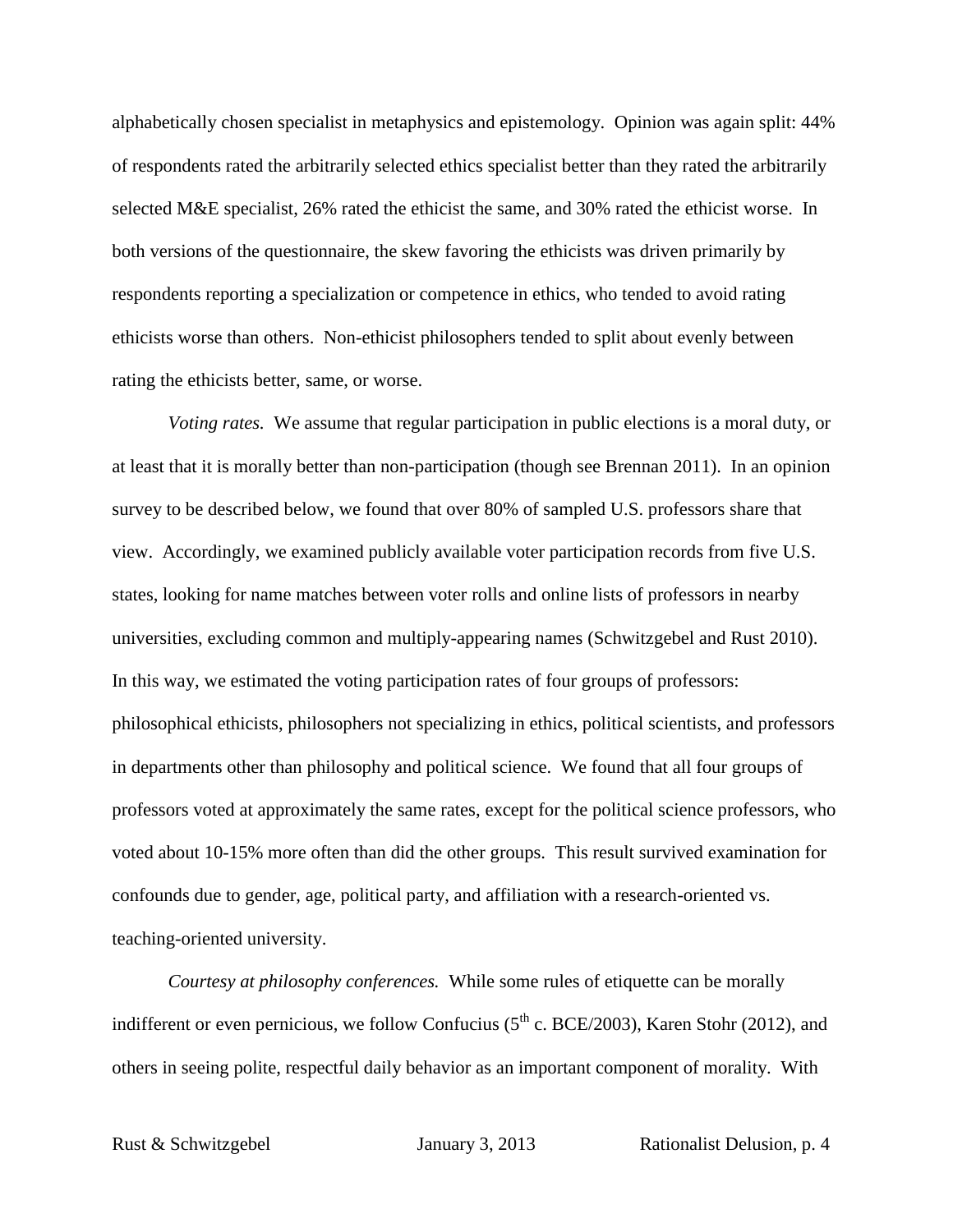this in mind, we examined courteous and discourteous behavior at meetings of the American Philosophical Association, comparing ethics sessions with non-ethics sessions (Schwitzgebel, Rust, Huang, Moore, and Coates 2012). We used three measures of courtesy – talking audibly during the formal presentation, allowing the door to slam when entering or exiting mid-session, and leaving behind litter at one's seat – across 2800 audience-hours of sessions at four different APA meetings. None of the three measures revealed any statistically detectable differences in courtesy. Audible talking (excluding brief, polite remarks like "thank you" for a handout) was rare: .010 instances per audience hour in the ethics sessions vs. .009 instances per audience hour in the non-ethics sessions (two-proportion z test,  $p = .77$ ). The median rate of door-slamming per session (compared to mid-session entries and exits in which the audience member attempted to shut the door quietly) was 18.2% for the ethics sessions and 15.4% for the non-ethics sessions (Mann-Whitney test,  $p = .95$ ). Finally, ethicists were not detectably less likely than non-ethicists to leave behind cups (16.8% vs. 17.8% per audience member, two-proportion z test,  $p = .48$ ) or trash (11.6% vs. 11.8%, two-proportion z test,  $p = .87$ ). The latter result survives examination for confounds due to session size, time of day, and whether paper handouts were provided. However, we did find that the audience members in *environmental ethics* sessions in particular left behind less trash than did the audience in all other sessions combined (3.0% vs. 11.9%, Fisher's exact test,  $p = .02$ ).

*APA free riding.* We assume a prima facie duty for program participants in philosophy conferences to pay the modest registration fees that the organizers of those conferences typically charge. However, until recently the American Philosophical Association had no mechanism to enforce conference registration, which resulted in a substantial free-riding problem. With this in mind, we examined the Pacific Division APA programs from 2006-2008, classifying sessions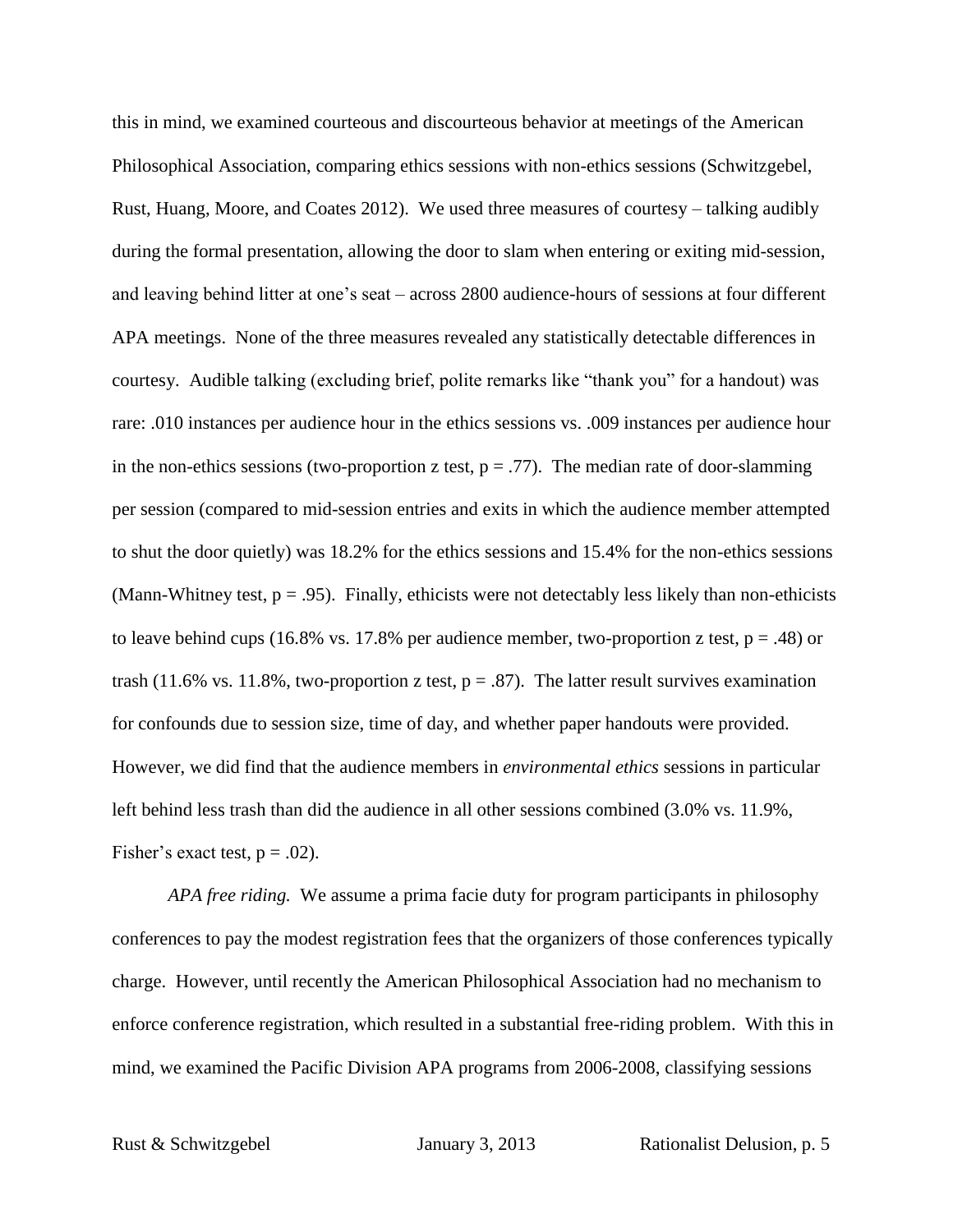into ethics, non-ethics, or excluded. We then examined the registration compliance of program participants in ethics sessions vs. program participants in non-ethics sessions by comparing anonymously encrypted lists of participants in those sessions (participants with common names excluded) to similarly encrypted lists of people who had paid their registration fees (Schwitzgebel forthcoming). (Although the APA Pacific Division generously supplied the encrypted data, this research was neither solicited by nor conducted on behalf of the APA or the Pacific Division.) During the period under study, ethicists appear to have paid their conference registration fees at about the same rate as did non-ethicist philosophers (74% vs. 76%, twoproportion z test,  $p = .43$ ). This result survives examination for confounds due to gender, institutional prestige, program role, year, and status as a faculty member vs. graduate student.

*Responsiveness to student emails.* Yet another study examined the rates at which ethicists responded to brief email messages designed to look as though written by undergraduates (Rust and Schwitzgebel forthcoming). We sent three email messages – one asking about office hours, one asking for the name of the undergraduate advisor, and one inquiring about an upcoming course – to ethicists, non-ethicist philosophers, and a comparison group of professors in other departments, drawing from online faculty lists at universities across several U.S. states. All messages addressed the faculty member by name, and some included additional specific information such as the name of the department or the name of an upcoming course the professor was scheduled to teach. The messages were checked against several spam filters, and we had direct confirmation through various means that over 90% of the target email addresses were actively checked. Overall, ethicists responded to 62% of our messages, compared to a 59% response rate for non-ethicist philosophers and 58% for non-philosophers – a difference that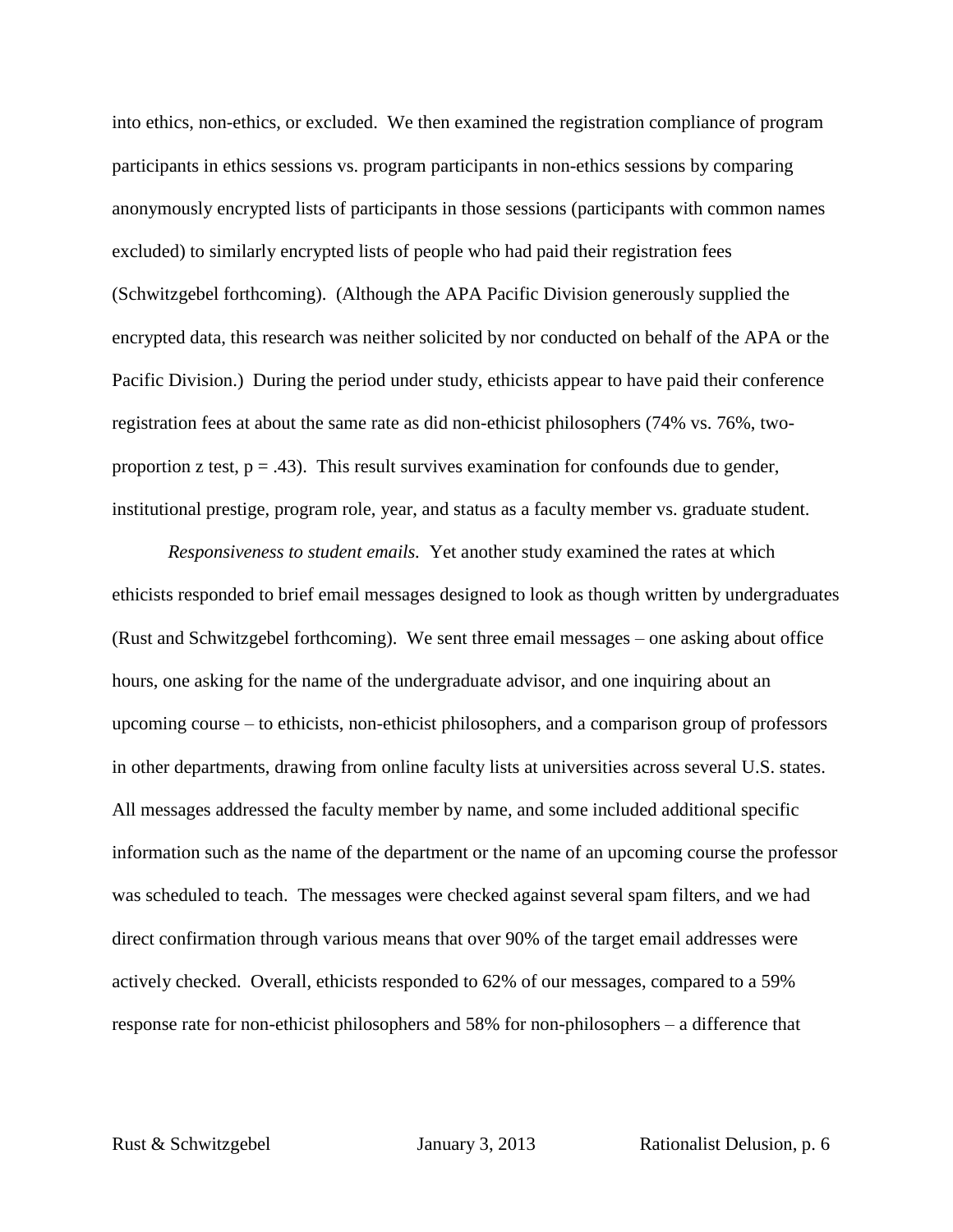doesn't approach statistical significance despite (we're somewhat embarrassed to confess) 3,109 total trials ( $\chi^2$  test, p = .18).

*Self-reported attitudes and behavior.* Our most recent study examined ethicists', nonethicist philosophers', and non-philosophers' self-reported attitudes and behavior on a number of issues including membership in disciplinary societies, voting, staying in touch with one's mother, vegetarianism, organ and blood donation, responsiveness to student emails, charity, and honesty in responding to survey questionnaires. The survey was sent to about a thousand professors in five different U.S. states, with an overall response rate of 58% or about 200 respondents in each of the three groups. Identifying information was encrypted for participants' privacy. On some issues – voting, email responsiveness, charitable donation, societal membership, and survey response honesty – we also had direct, similarly encrypted, observational measures of behavior that we could compare with self report. Aggregating across the various measures, we found no difference among the groups in overall self-reported moral behavior, in the accuracy of the self-reports for those measures where we had direct observational evidence, or in the correlation between expressed normative attitude and either self-reported or directly observed behavior. The one systematic difference we did find was this: Across several measures – voting, vegetarianism, charitable donation, and organ and blood donation – ethicists appeared to embrace more stringent moral views than did non-philosophers, while non-ethicist philosophers held views of intermediate stringency. However, this increased stringency of attitude was not unequivocally reflected in ethicists' behavior.

This last point is best seen by examining the two measures on which we had the best antecedent hope that ethicists would show moral differences from non-ethicists: vegetarianism and charitable donation. Both issues are widely discussed among ethicists, who tend to have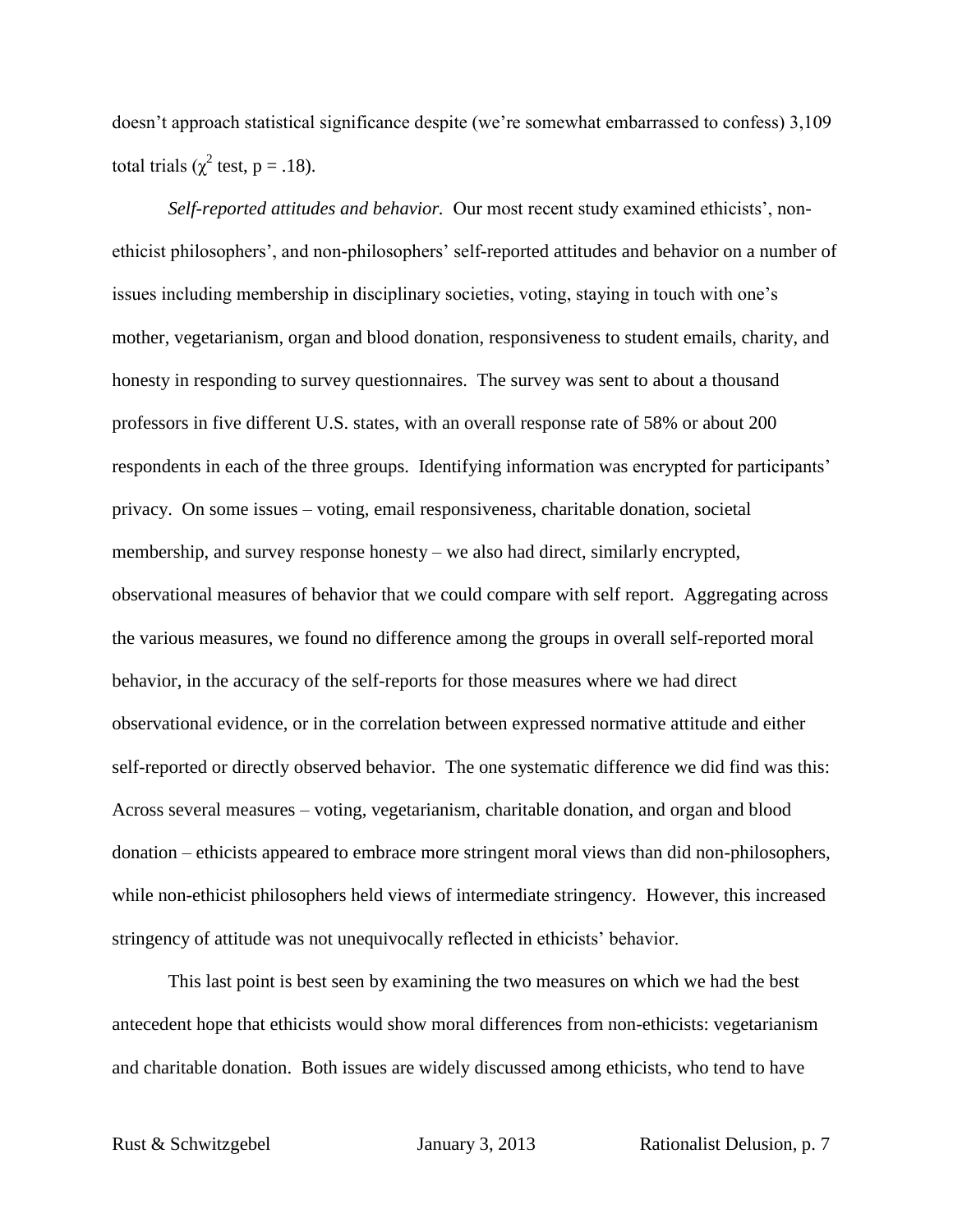comparatively sophisticated philosophical opinions about these matters, and professors appear to exhibit large differences in personal rates of charitable donation and in meat consumption. Furthermore, ethicists' stances on these issues are directly connected to specific, concrete behaviors that they can either explicitly implement or not (e.g., to donate 10% annually to famine relief; to refrain from eating the meat of such-and-such animals). This contrasts with exhortations like "be a kinder person" that are difficult to straightforwardly implement or to know if one has implemented. Looking, then, in more detail at our findings on vegetarianism and charitable donation:

*Self-reported attitude and behavior: eating meat.* We solicited normative attitude about eating meat by asking respondents to rate "regularly eating the meat of mammals such as beef or pork" on a nine-point scale from "very morally bad" to "very morally good" with the mid-point marked "morally neutral". On this normative question, there were large differences among the groups: 60% of ethicist respondents rated meat-eating somewhere on the bad side of the scale, compared to 45% of non-ethicist philosophers and only 19% of professors from other departments ( $\chi^2$  test, p < .001). Later in the survey we posed two behavioral questions. First, we asked "During about how many meals or snacks per week do you eat the meat of mammals such as beef or pork?" Next, we asked "Think back on your last evening meal, not including snacks. Did you eat the meat of a mammal during that meal?" On the meals-per-week question, we found a modest difference among the groups: Ethicists reported a mean of 4.1 meals per week, compared to 4.6 for non-ethicist philosophers and 5.3 for non-philosophers (ANOVA, squareroot transformed,  $p = .006$ ). We also found 27% of ethicists to report no meat consumption (zero meat meals per week), compared to 20% of non-ethicist philosophers and 13% of nonphilosophers ( $\chi^2$  test, p = .01). However, statistical evidence suggested that respondents were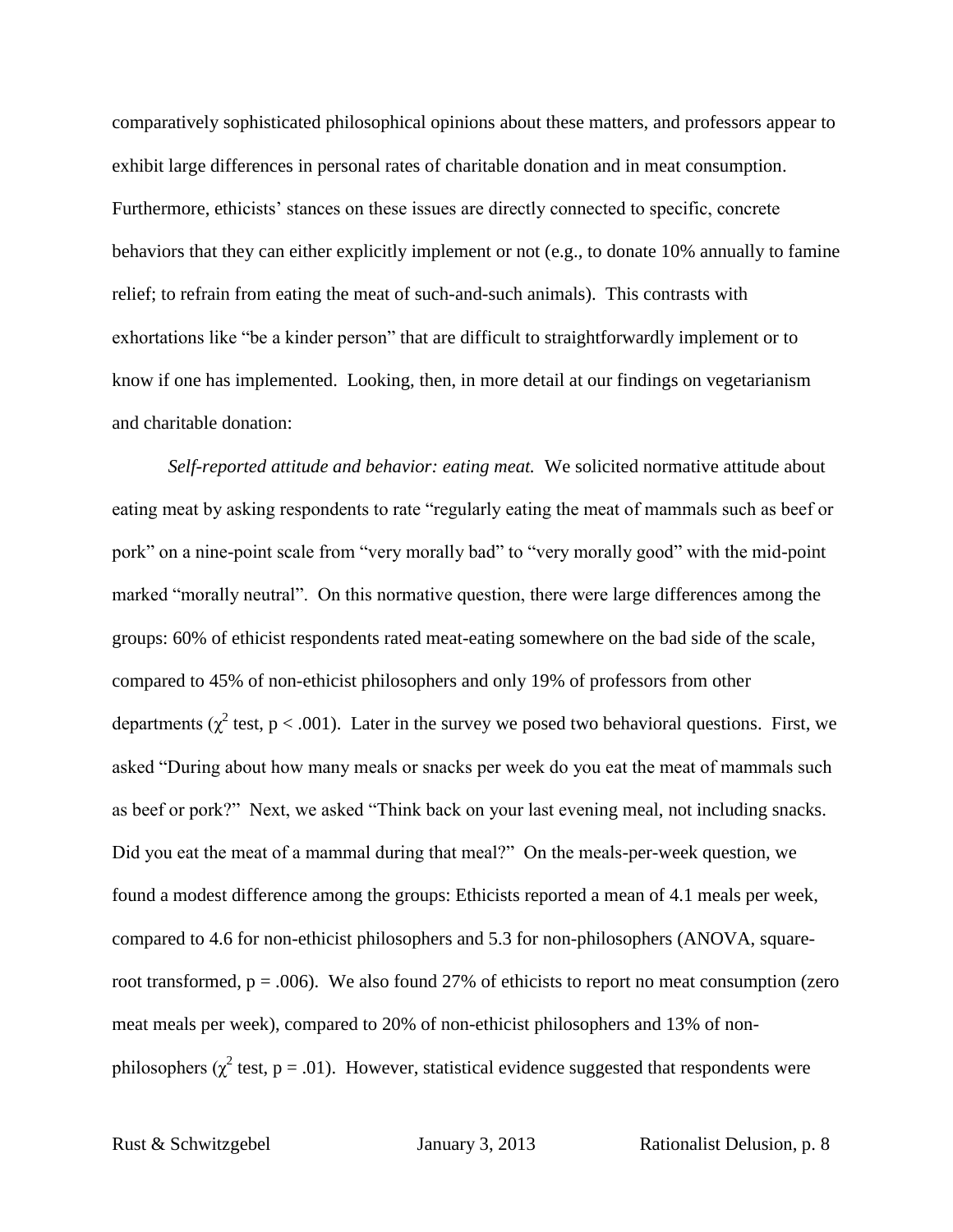fudging their meals-per-week answers: Self-reported meals per week was not mathematically consistent with what one would expect given the numbers reporting having eaten meat at the previous evening meal. And when asked about their previous evening meal, the groups' selfreports differed only marginally, with ethicists in the intermediate group: 37% of ethicists reported having eaten the meat of a mammal at their previous evening meal, compared to 33% of non-ethicist philosophers and 45% of non-philosophers ( $\chi^2$  test, p = .06).

*Self-reported attitude and behavior: charity.* We solicited normative opinion about charity in two ways. First, we asked respondents to rate "donating 10% of one's income to charity" on the same nine-point scale we used for the question about eating meat. Ethicists expressed the most approval, with 89% rating it as good and a mean rating of 7.5 of the scale, vs. 85% and 7.4 for non-ethicist philosophers and 73% and 7.1 for non-philosophers ( $\chi^2$  test, p < .001; ANOVA,  $p = .01$ ). Second, we asked what percentage of income the typical professor should donate to charity (instructing participants to enter "0" if they think it's not the case that the typical professor should donate to charity). 9% of ethicists entered "0", vs. 24% of nonethicist philosophers and 25% of non-philosophers ( $\chi^2$  test, p < .001). Among those not entering "0", the geometric mean was 5.9% for the ethicists vs. 4.8% for both of the other groups (ANOVA,  $p = .03$ ). Later in the survey, we asked participants what percentage of their income they personally had donated to charity in the previous calendar year. Non-ethicist philosophers reported having donated the least, but there was no statistically detectable difference between the self-reported donation rates of the ethicists and the non-philosophers. (Reporting zero: 4% of ethicists vs. 10% of non-ethicist philosophers and 6% of non-philosophers,  $\chi^2$  test, p = .052; geometric mean of the non-0's  $3.7\%$  vs.  $2.6\%$  vs.  $3.6\%$ , ANOVA,  $p = .004$ .) However, we also had one direct measure of charitable behavior: Half of the survey recipients were given a charity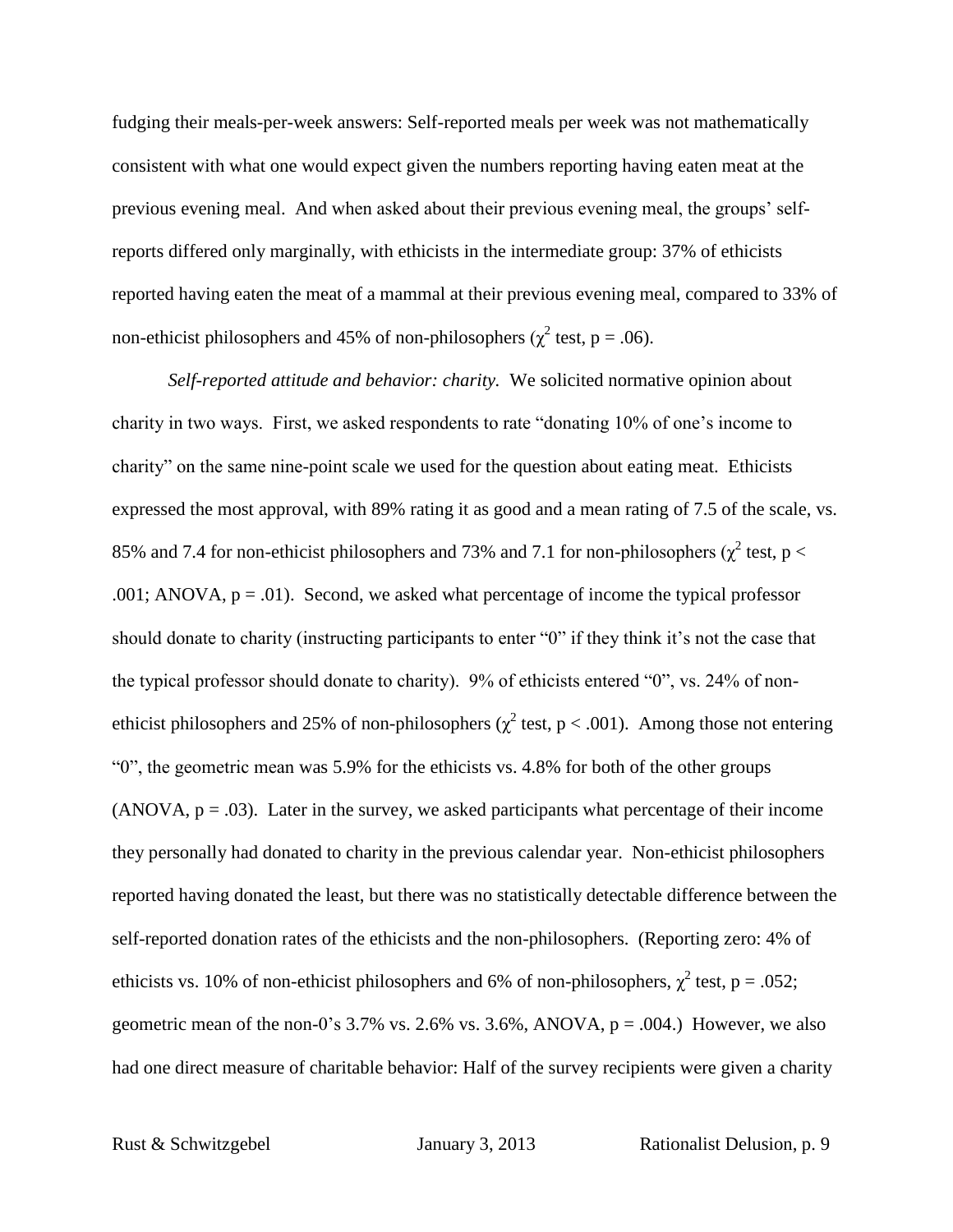incentive to return the survey – \$10 to be donated to their selection from among Oxfam America, World Wildlife Fund, CARE, Make-a-Wish Foundation, Doctors Without Borders, or American Red Cross. By this measure, the non-ethicist philosophers showed up as the *most* charitable, and in fact were the only group who responded at detectably higher rates when given the charity incentive (67% vs. 59%, two-proportion z test, one-tailed,  $p = .048$ ; compared to 59% on both versions for ethicists and 55% vs. 52% for non-philosophers). While we doubt that this is a dependably valid measure of charitable behavior overall, we are also somewhat suspicious of the self-report measures. We judge the overall behavioral results to be equivocal, and certainly not to decisively favor the ethicists over both of the two other groups.

*Conclusion.* Across a wide variety of measures, it appears that ethicists, despite expressing more stringent normative attitudes on some issues, behave not much differently than do other professors. However, we did find some evidence that philosophers litter less in environmental ethics sessions than in other APA sessions, and we found some equivocal evidence that might suggest slightly higher rates of charitable giving and slightly lower rates of meat-eating among ethicists than among some other subsets of professors. On one measure – the return of library books – it appears that ethicists might behave morally worse.

### *Part Two: Possible Explanations.*

*The rationalist delusion.* Haidt (2012) has accused many philosophers, back at least to Plato, of subscribing to what he calls "the rationalist delusion": They assume that moral reasoning leads people to moral truth, enabling them to behave morally better. Kant (1785/1998), for example, says that human virtue must find its source in practical reasoning, since inclinations toward self-love otherwise threaten to lead us astray. Haidt, in contrast,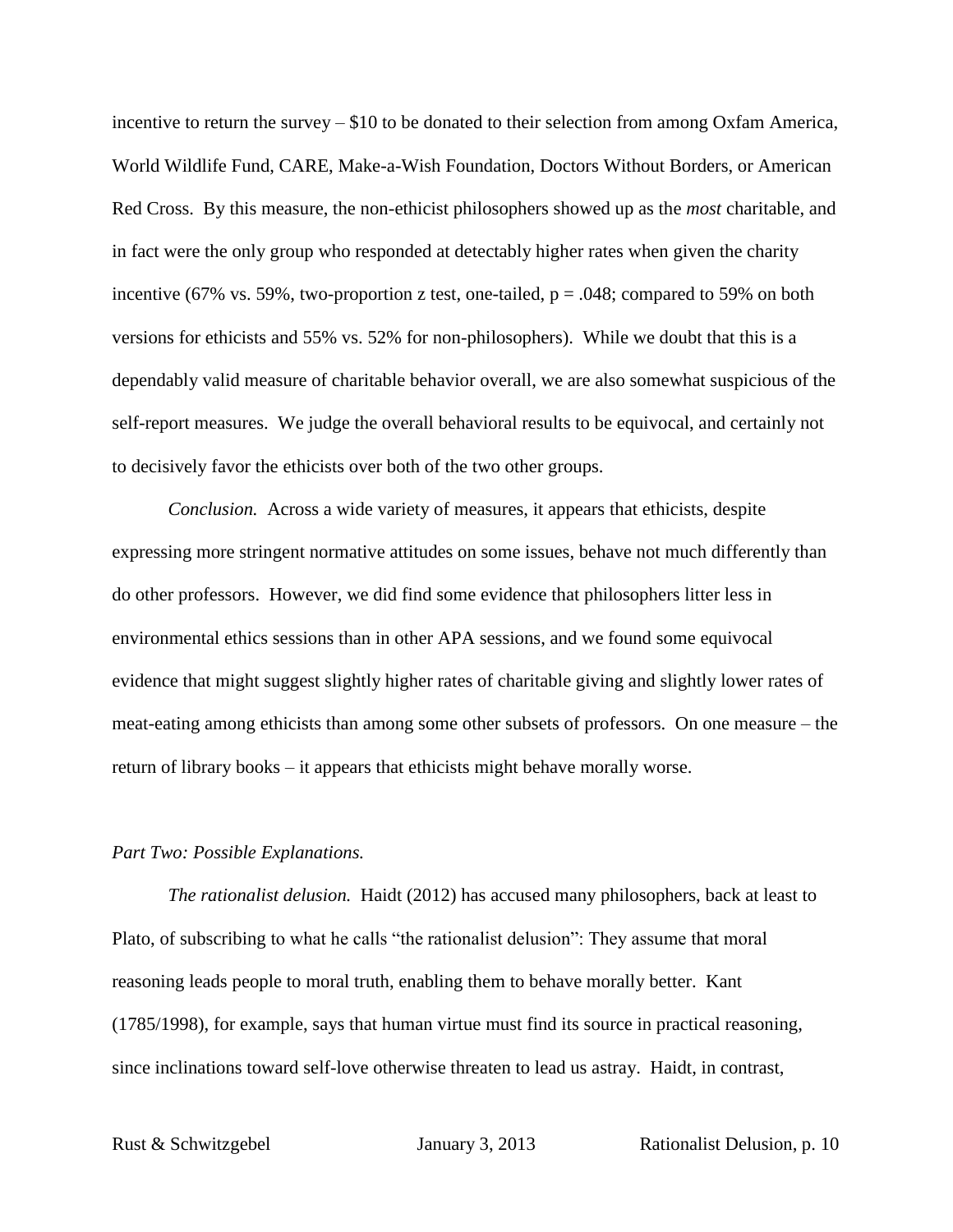compares reasoning and intuition to a rider on an elephant, with the rider, reasoning, largely powerless to control the direction of the elephant. The rationalist delusion is then the erroneous conviction that the rider can control the elephant. Haidt also compares the role of reasoning to that of a lawyer rather than a judge: The lawyer does her best to advocate for the positions given to her by her clients – in this case the intuitions – producing whatever ideas and arguments are convenient for the pre-determined conclusion. The rationalist delusion is then the mistaken impression that reason serves as a neutral judge over moral arguments rather than a paid-off advocate compelled to plump for one side. Haidt cites our work as evidence for this view (e.g., Haidt 2012, p. 89), and we're inclined to agree that it fits nicely with his view and so in that way lends support. We have also recently found evidence that philosophers, perhaps especially ethics PhDs, may be especially good at or especially prone toward embracing moral principles as a form of post-hoc rationalization of covertly manipulated moral judgments (Schwitzgebel and Cushman 2012).

However, Haidt's metaphors, while radical in a way, are conservative in another way, since they preserve and embrace the tradition – also going back to Plato – of sharply distinguishing between reason and other means of arriving at judgments. We find the distinction problematic: Emotional responses, intuitions, spontaneous judgments, gut feelings can have, too, a kind of sensitivity to reasons about them, which conscious, explicit reasoning sometimes fails to know. The elephant might sometimes be more rational than the rider even if the reasons cannot be made explicit (e.g., Damasio 1994; Arpaly 2003).

Furthermore, even if we accept the traditional distinction, Haidt's picture might be misleading if the elephant frequently collaborates with the rider and the lawyer frequently listens to the judge. Rawls's (1971) picture of philosophical method as involving "reflective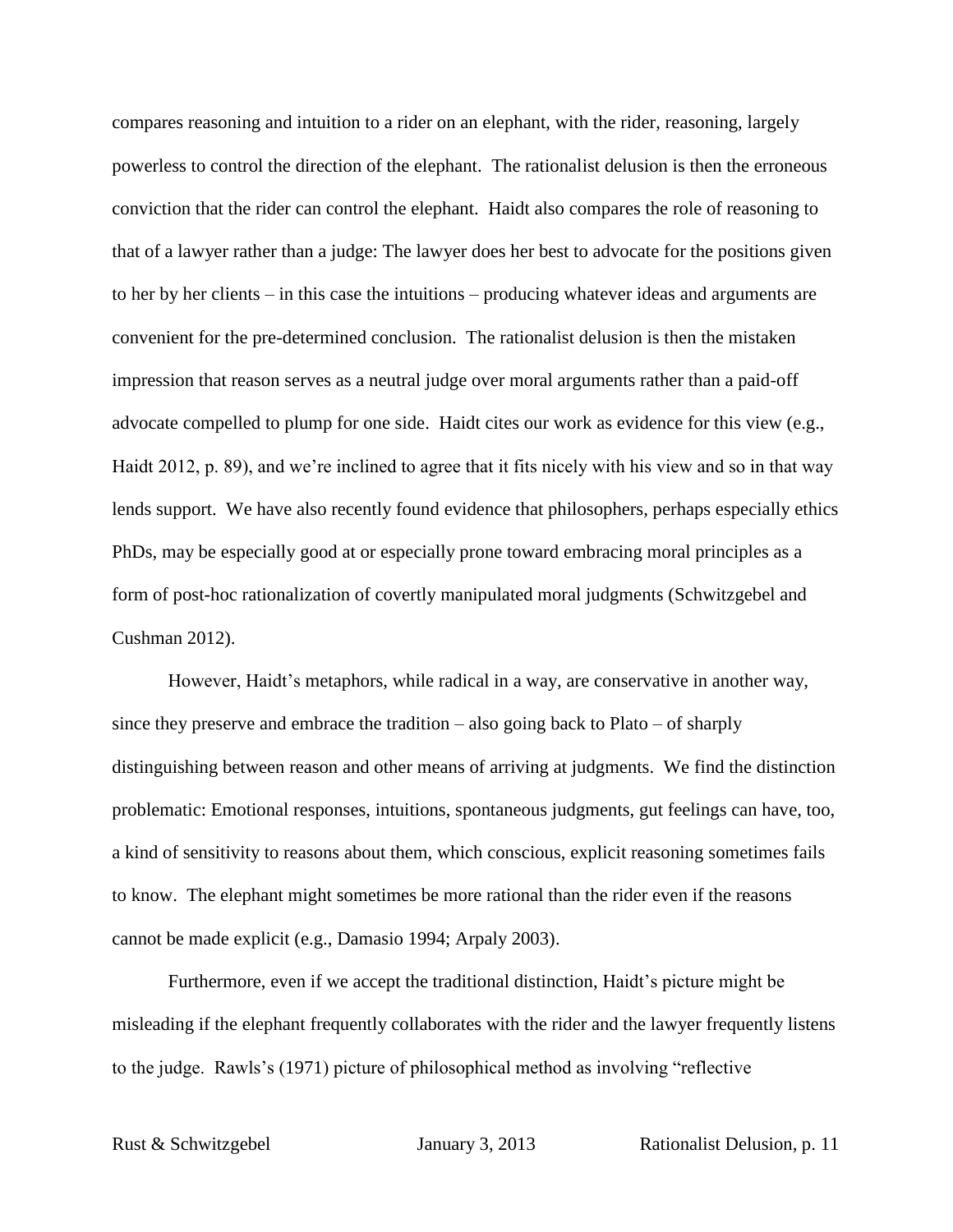equilibrium" between intuitive assessments of particular cases and rationally appealing general principles is one model of how this might occur. The idea is that just as one sometimes adjusts one's general principles to match one's intuitions about particular cases, one also sometimes rejects one's intuitions about particular cases in light of one's general principles.

Thus we imagine – and we find it hard to believe that it is not sometimes the case – that explicit moral reasoning can sometimes lead one to shift one's intuitive judgments. Perhaps one comes to believe, in college, that there is nothing wrong with homosexuality; perhaps one comes to see something wrong with certain sorts of sexist or racist behavior one previously approved of; perhaps one comes to see the merits of vegetarianism or donation to famine relief or reducing carbon emissions or unconventional marital arrangements or limiting certain well-meaning forms of business regulation. And then one might shift one's behavior to some extent in the direction of one's new views. We would not deny that emotional appeal and the application of social pressure tend to greatly enhance the likelihood of such conversions of attitude; but it would be a depressing determinism indeed if such forces are *all* there is, if philosophical thinking and explicit reasoning can only be the servant and never the collaborator and partial guide of these other forces. An absolutely extreme version of the rationalist delusion picture – and we're not sure how extreme Haidt is willing to be (he does insert qualifications at important points) – seems both humanistically unattractive and antecedently empirically implausible.

Therefore, we think it worth considering other possible explanations of the evidence. We focus on our own evidence, but we recognize that a plausible interpretation of it must be contextualized with other sorts of evidence from recent moral psychology that seem to support the idea that people suffer from a rationalist delusion – including Haidt's own dumbfounding evidence (summarized in his 2012); evidence that we have poor knowledge of the principles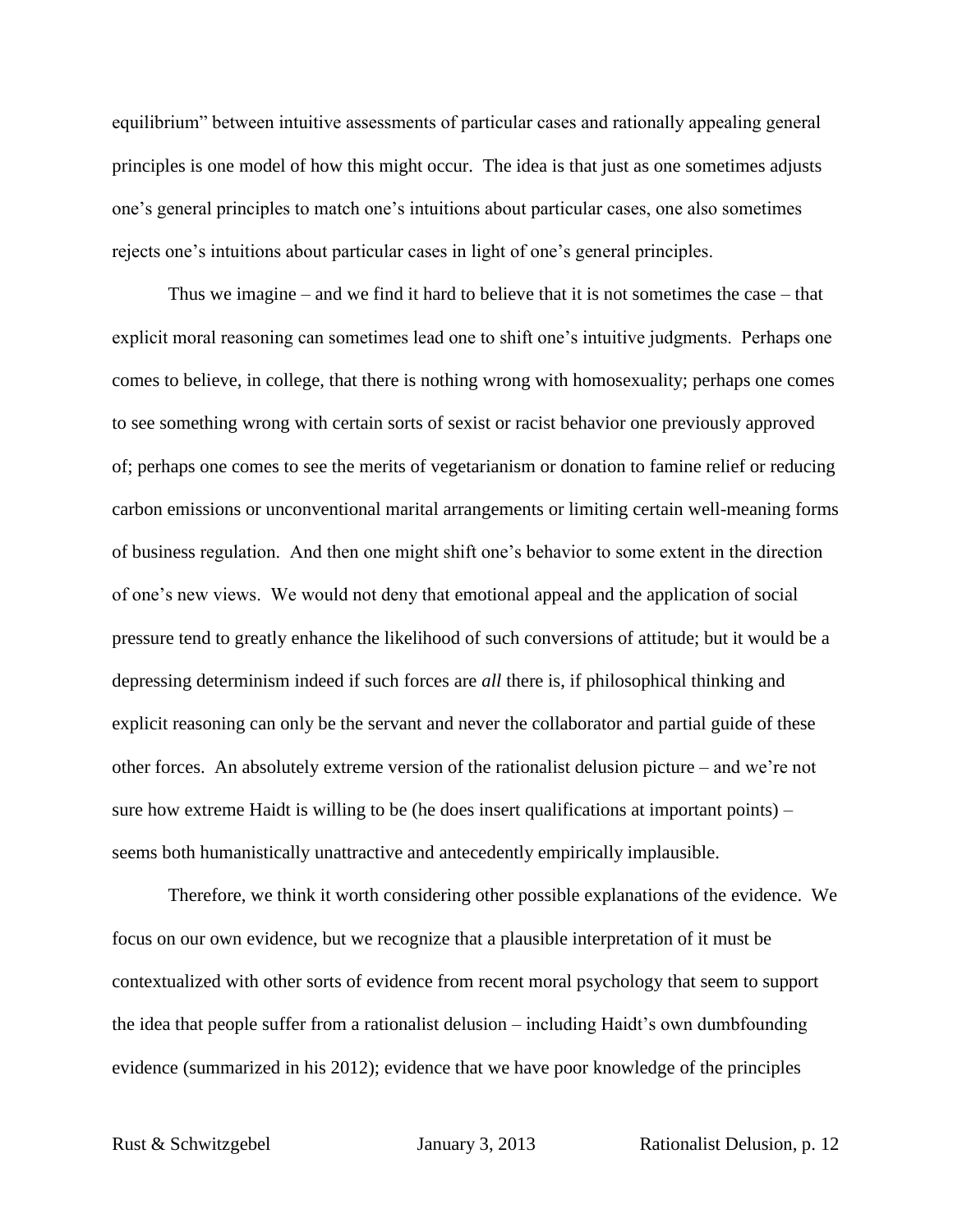driving our moral judgments about puzzle cases (e.g., Cushman, Young, and Hauser 2006; Mikhail 2011; Ditto and Liu 2012); and evidence about the diverse factors influencing moral judgment (e.g., Hauser 2006; Greene 2008; Schnall et al. 2008).

*Narrow principles.* Professional ethicists might have two different forms of expertise. One might concern the most general principles and unusually clean hypothetical cases – the kinds of principles and cases at stake when ethicists argue about deontological vs. consequentialist ethics using examples of runaway trolleys and surgeons who can choose secretly to carve up healthy people to harvest their organs. Expertise of that sort might have little influence on one's day-to-day behavior. A second form of expertise might be much more concretely practical but concern only narrow principles – principles like whether it's okay to eat meat and under what conditions, whether one should donate to famine relief and how much, whether one has a duty to vote in public elections. An ethicist can devote serious, professionalquality attention to only a limited number of such practical principles; and once she does so, her behavior might be altered favorably as a result. But such reflection would only alter the ethicist's behavior in those few domains that are the subject of professional focus.

If philosophical moral reasoning tends to lead toward improved moral behavior only in specifically selected narrow domains, we might predict that the sorts of domains that ethicists tend to select for special professional focus would be the ones where we would tend to see overall better behavior on average. Those who select environmental ethics for a career focus might consequently pollute and litter less than they otherwise would, for example, in accord with our results. (Though it is also possible, of course, that people who tend to litter less are more likely to be attracted to environmental ethics in the first place.) Ethicists specializing in issues of gender or racial equality might succeed in mitigating sexist and racist behavior. Perhaps, too, we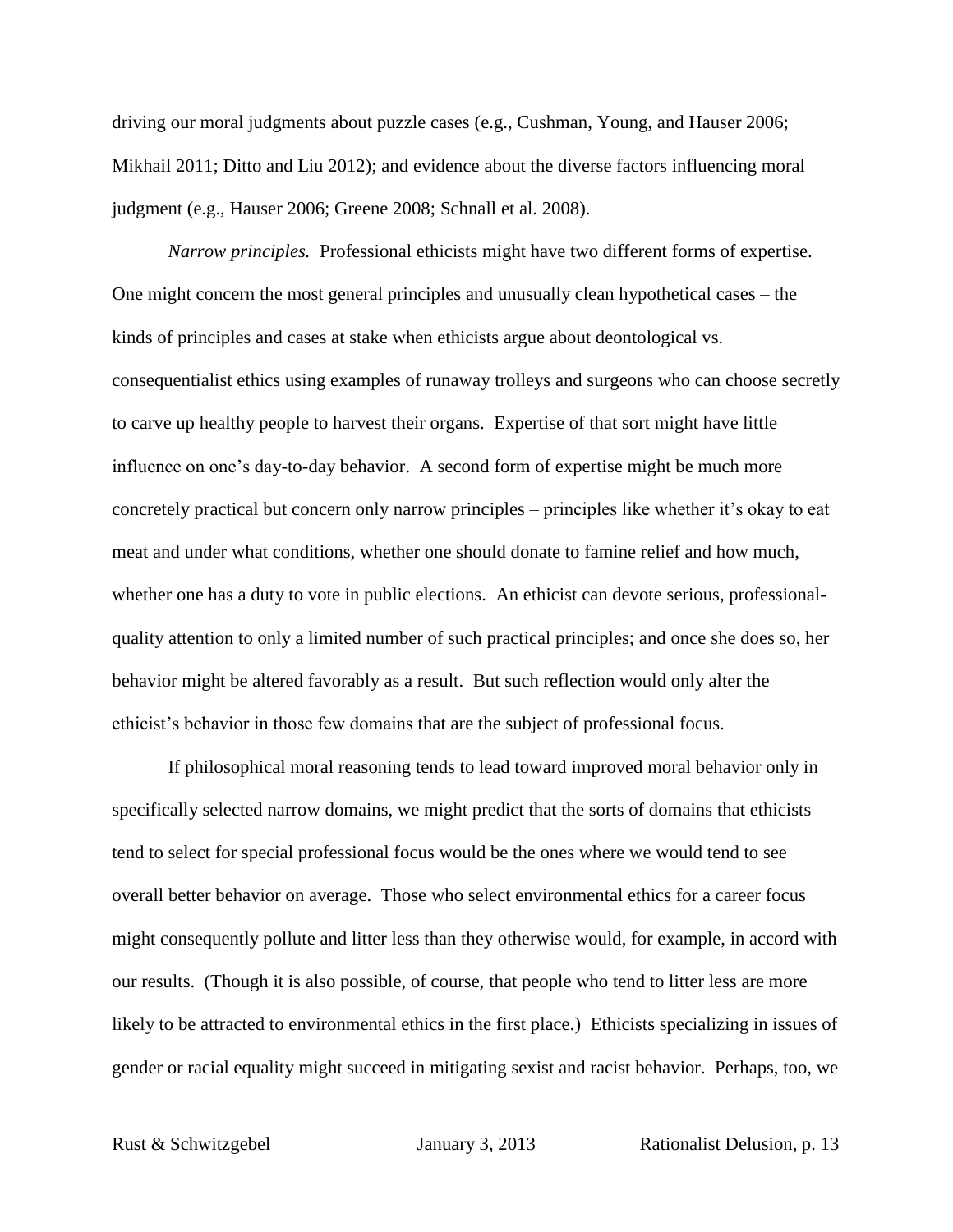will see ethicists donating more to famine relief and being more likely to embrace vegetarianism – issues that have received wide attention in recent Anglophone ethics and on which we found some equivocal evidence of ethicists' better behavior.

Common topics of professional focus tend also to be interestingly difficult and nuanced. So, it might be, contra Haidt, that intellectual forms of ethical reflection do make a large difference in one's personal behavior, but only in hard cases, where our pre-reflective intuitions fail to be reliable guides: The reason why ethicists are no more likely than non-ethicists to call their mothers or answer student emails might be because the moral status of these action is not, for them, an intuitively nonobvious, attractive subject of philosophical analysis and they take no public stand on it.

Depending on other facts about moral psychology, the Narrow Principles hypothesis might even predict – as we seem to find for the vegetarianism and charity data – that attitude differences will tend to be larger than behavioral differences, since the attitude must shift before the behavior and since behavioral change requires further exertion beyond attitude change. Note that, in contrast, a view on which people embrace attitudes wholly to rationalize their existing behaviors or behavioral inclinations would probably not predict that ethicists would show highly stringent attitudes where their behavior is unexceptional.

The Narrow Principles model, then, holds that professional focus on narrow principles can make a behavioral difference. In their limited professional domains, ethicists might then behave a bit more morally than they otherwise would. Whether they also therefore behave morally better overall might then turn on whether the attention dedicated to one moral issue results in moral backsliding on other issues, for example due to moral licensing (the phenomenon in which acting well in one way seems to license people to act worse in others; Merritt, Effron,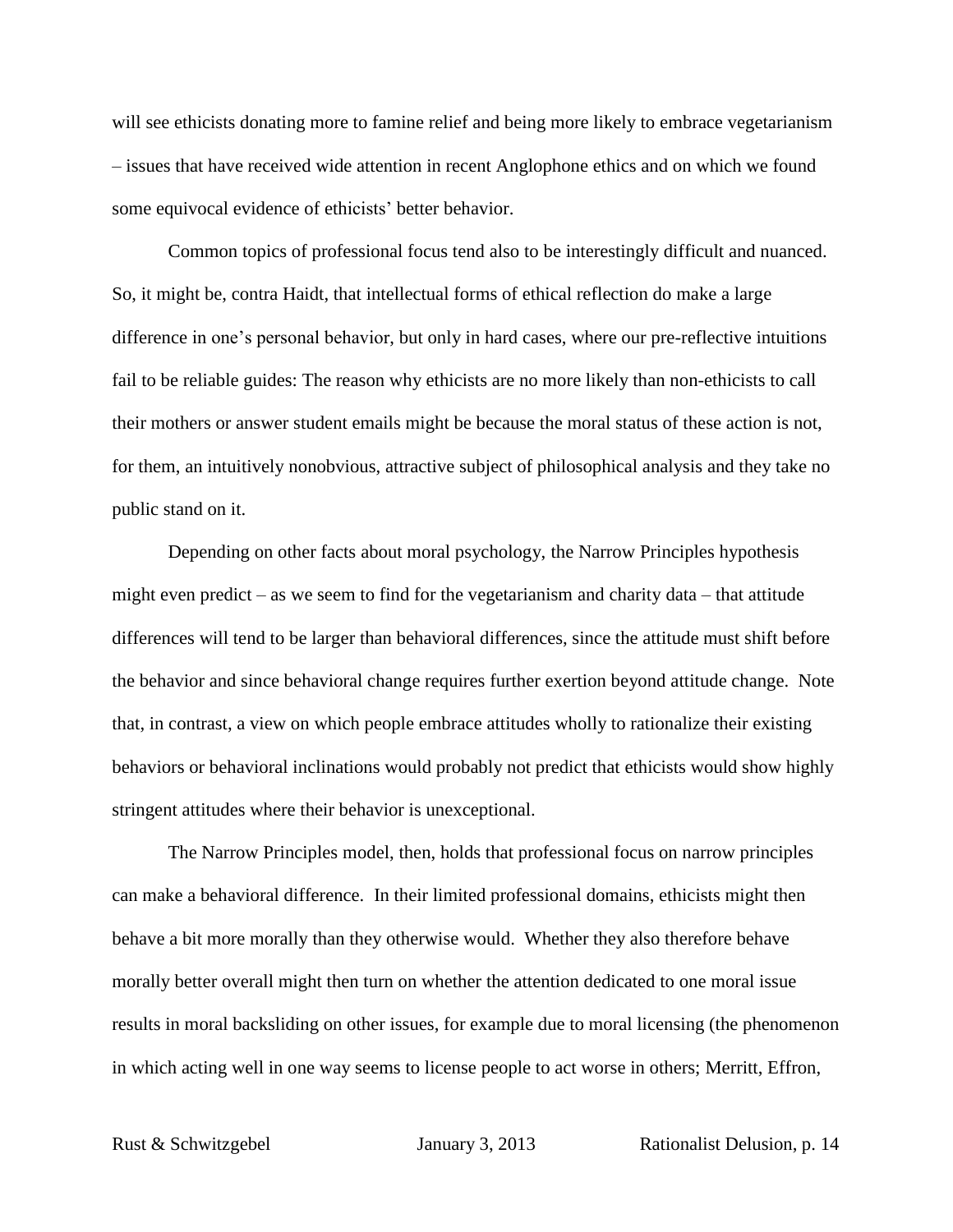and Monin 2010) or ego depletion (the phenomenon according to which dedicating self-control in one matter leaves fewer resources to cope with temptation in other matters; Mead, Alquist, and Baumeister 2010).

*Reasoning might lead one to behave more permissibly but no better.* Much everyday practical moral reasoning seems to be dedicated not to figuring out what is morally the best course – often we know perfectly well what would be morally ideal, or think we do – but rather toward figuring out whether something that is less than morally ideal is still permissible. Consider for example, sitting on the couch relaxing while one's spouse does the dishes. A very typical occasion of moral reflection for some of us! One knows perfectly well that it would be *morally better* to get up and help. The topic of reflection is not that, but instead whether, despite not being morally ideal, it is still *permissible* not to help: Did one have a longer, harder day? Has one been doing one's fair share overall? And so forth. It might be the case that explicit moral reasoning can help one see one's way through these issues. And it might furthermore be the case that explicit moral reasoning generates two different results approximately equally often: the result that what one might have thought was morally permissible is not in fact permissible (thus motivating one to avoid it, e.g., to get off the couch) and the result that what one might have thought was morally impermissible is in fact permissible (thus licensing one not to do the morally ideal thing, e.g., to stay on the couch). If reasoning does generate these two results about equally often, people who tend to engage in lots of moral reflection of this sort might be well calibrated to permissibility and impermissibility, and thus behave *more permissibly* overall than do other people, despite not acting *morally better* overall. The rationalist picture might work reasonably well for permissibility even if not for goodness and badness. Imagine someone who tends to fall well short of the moral ideal but who hardly ever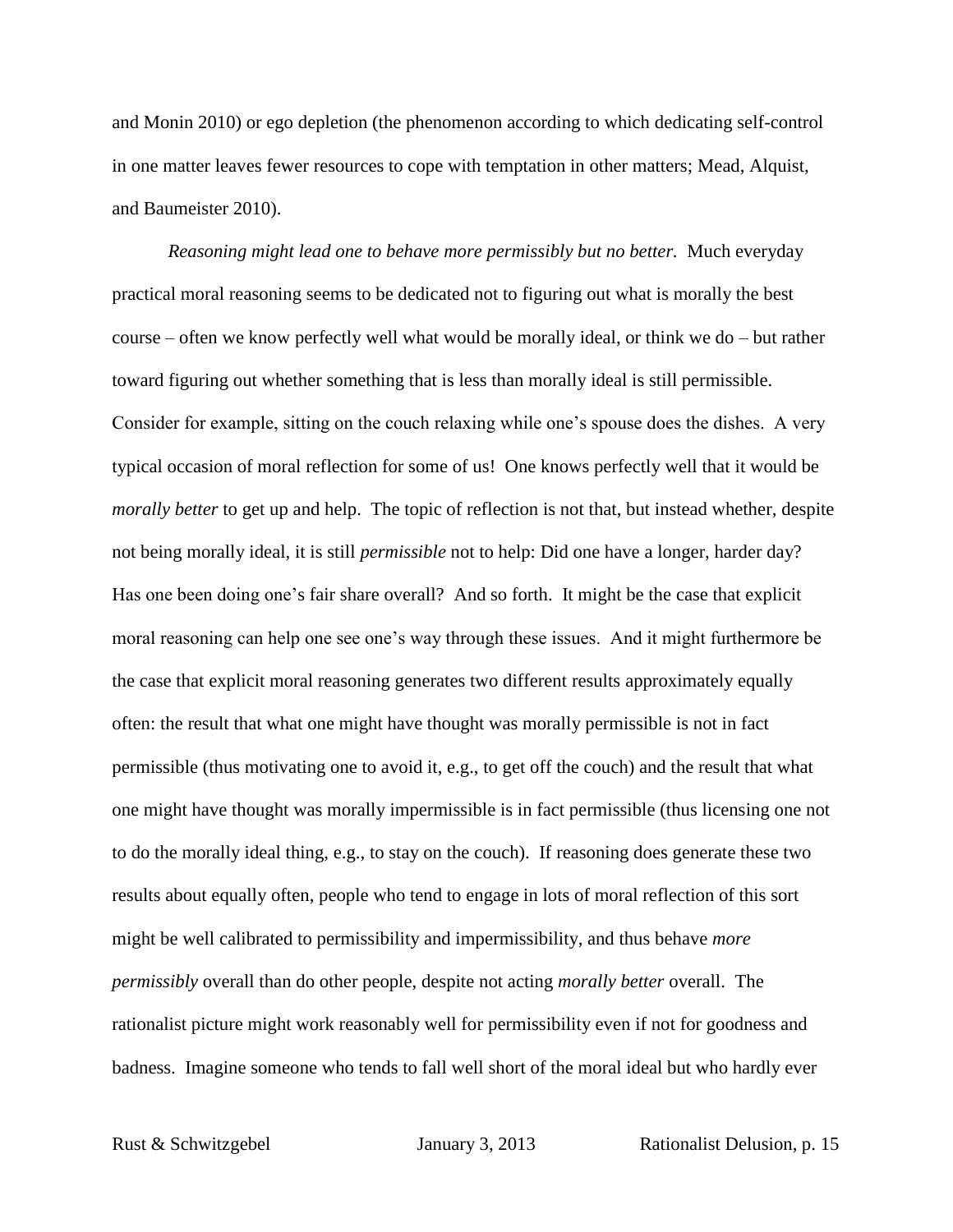does anything that would really qualify as morally *impermissible,* contrasted with a sometimessinner sometimes-saint.

This model, if correct, could be straightforwardly reconciled with our data as long as the issues we have studied – except insofar as they reveal ethicists behaving differently – allow for cross-cutting patterns of permissibility, e.g., if it is often but not always permissible not to vote. It would also be empirically convenient for this view if it were more often permissible to steal library books than non-ethicists are generally inclined to think and ethical reflection tends to lead people to discover that fact.

*Compensation for deficient intuitions.* Our empirical research can support the conclusion that philosophical moral reflection is not morally improving only given several background assumptions, such as (i.) that ethicists do in fact engage in more philosophical moral reflection than do otherwise socially similar non-ethicists and (ii.) that ethicists do not start out morally worse and then use their philosophical reflection to bring themselves up to average. We might plausibly deny the latter assumption. Here's one way such a story might go. Maybe some people, from the time of early childhood or at least adolescence, tend to have powerful moral intuitions and emotions across a wide range of cases while other people have less powerful or less broad-ranging moral intuitions and emotions. Maybe some of the people in the latter group tend to be drawn to intellectual and academic thought; and maybe those people then use that intellectual and academic thought to compensate for their deficient moral intuitions and emotions. And maybe those people, then, are disproportionately drawn into philosophical ethics. More or less, they are trying to figure out intellectually what the rest of us are gifted with effortlessly. These people have basically made a career out of asking "What is this crazy ethics thing, anyway, that everyone seems so passionate about?" and "Everyone else seems to have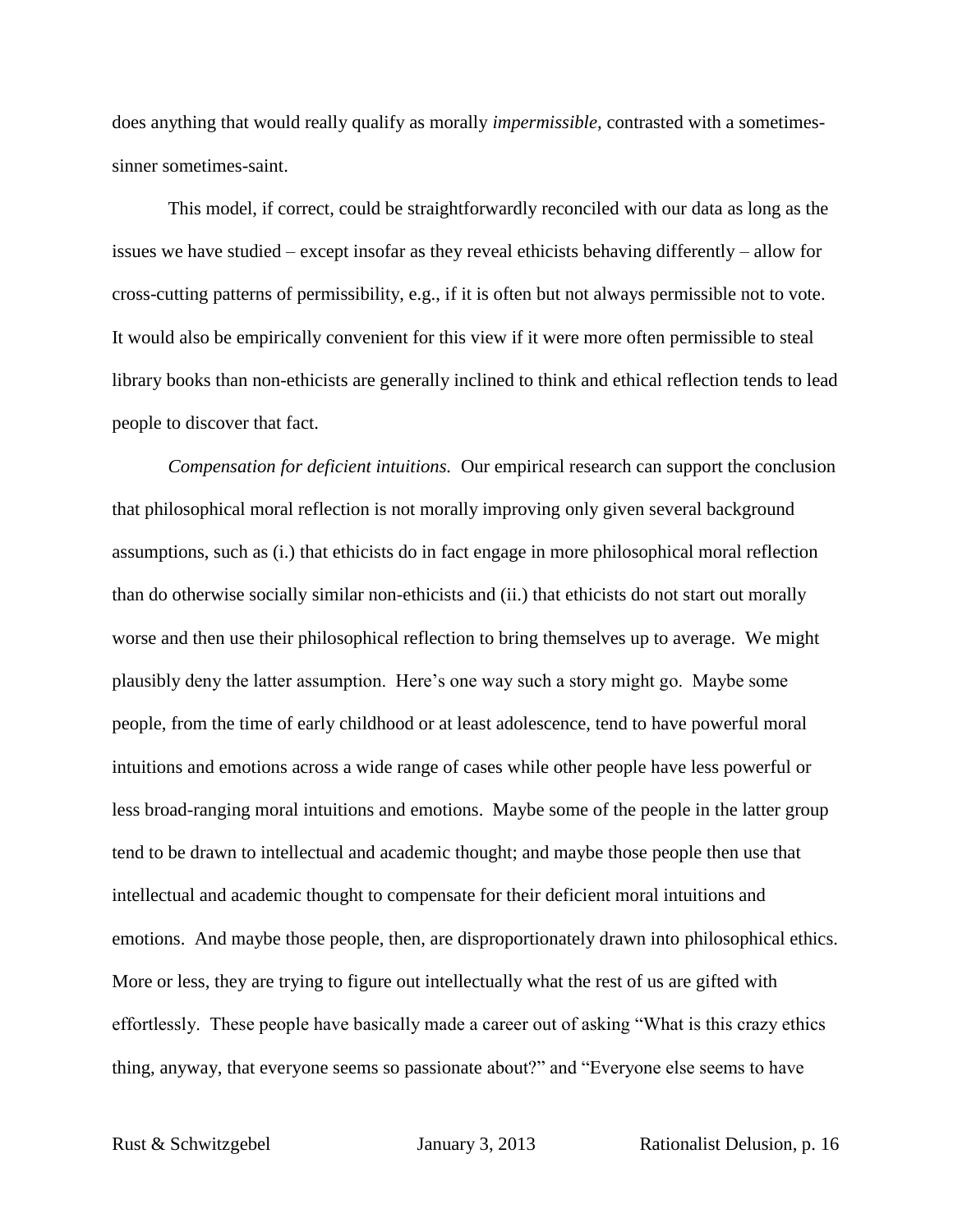strong opinions about donating to charity or not, and when to do so and how much, but they don't seem able to defend those opinions very well and I don't find myself with that same confidence; so let's try to figure it out." It needn't be the case that most ethicists are like this, as long as there are enough to balance out whatever positive force moral reflection delivers to the group as a whole.

If this were the case, one might find ethicists, even though no morally better behaved overall, more morally well behaved than they would have been without the crutch of intellectual reflection, and perhaps also morally better behaved than non-ethicists are in cases where the ordinary intuitions of the majority of people are in error. Conversely one might find ethicists morally worse behaved in cases where the ordinary intuitions of the majority of people are a firmer guide than abstract principle. We hesitate to conjecture about what issues might fit this profile but *if,* for example, ordinary intuition is a poorer guide than abstract principle about issues like vegetarianism, charity, and environmentalism and a better guide about the etiquette of day-to-day social interactions with one's peers, then one would expect ethicists to behave better than average on the issues of the former sort and worse on issues of the latter sort.

*Rationally driven moral improvement plus toxic rationalization in equal measure.* A final possibility is this: Perhaps the view that Haidt is criticizing as "the rationalist delusion" is entirely right some substantial proportion of the time, but also a substantial proportion of the time explicit rational reflection is actually toxic, leading one to behave worse; and these two tendencies approximately cancel out in the long run. So perhaps we sometimes care about morality for its own sake, think things through reasonably well, and then act on the moral truths we thereby discover. And maybe the tools and habits of professional ethics are of great service in this enterprise. You might stop to think about whether it would be morally good to refrain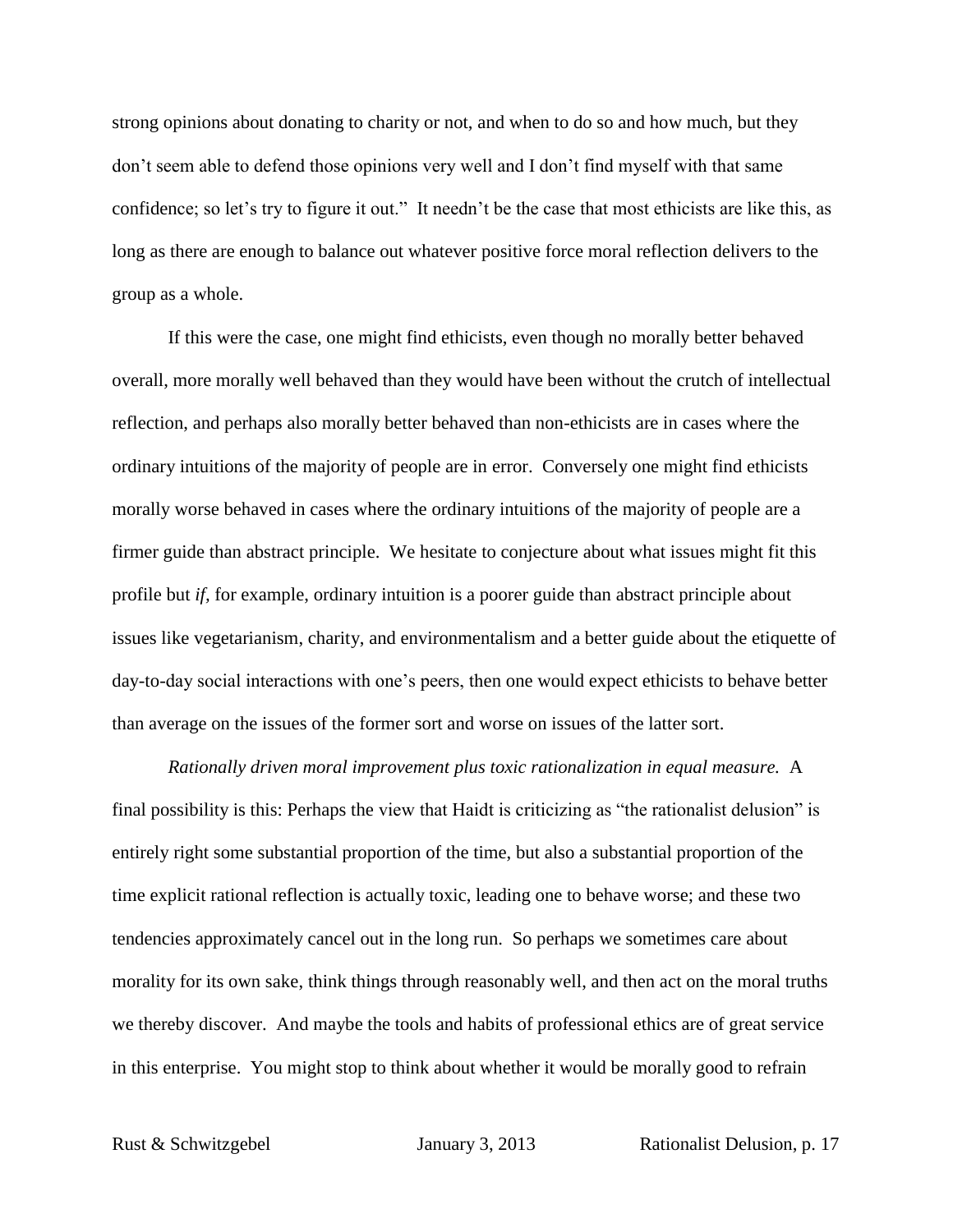from eating a second cookie from the batch left in the mailroom for people to share, decide on intellectual grounds that it would be good to refrain, and thus do refrain, acting morally better as a result of your reflection than you otherwise would have acted. Call this view the rationallydriven moral improvement view. But then maybe also, in equal measure, things go just as badly wrong: When we stop to reflect, what we do is rationalize immoral impulses that we would otherwise *not* have acted on, generating a superficially plausible patina of argument that licenses viciousness that we would otherwise have avoided. Robespierre convinces himself that forming the Committee of Public Safety really is for the best, and consequently does evil that he would otherwise have avoided. Much less momentously, I concoct a superficial consequentialist or deontological story on which stealing that library book really is just fine, and so do it. And the tools of moral philosophy aid me all the more in this noxious reasoning.

If this bivalent view of moral reflection is correct, we might expect moral reflection to produce movement away from the moral truth and toward one's inclinations where common opinion is in the right and our inclinations are vicious but not usually acted on, and movement toward the moral truth where common opinion and our inclinations and behavior are all in the wrong. When widely held norms frustrate our desires, the temptation toward toxic rationalization can arise acutely and professional ethicists might be especially skilled in such rationalization. But this misuse of reason might be counterbalanced by a genuine noetic desire, which – perhaps especially with the right training – sometimes steers us right when otherwise we would have steered wrong. In the midst of widespread moral misunderstanding that accords with people's pretheoretic intuitions and inclinations, there might be few tools that allow us to escape error besides the tools of moral philosophy.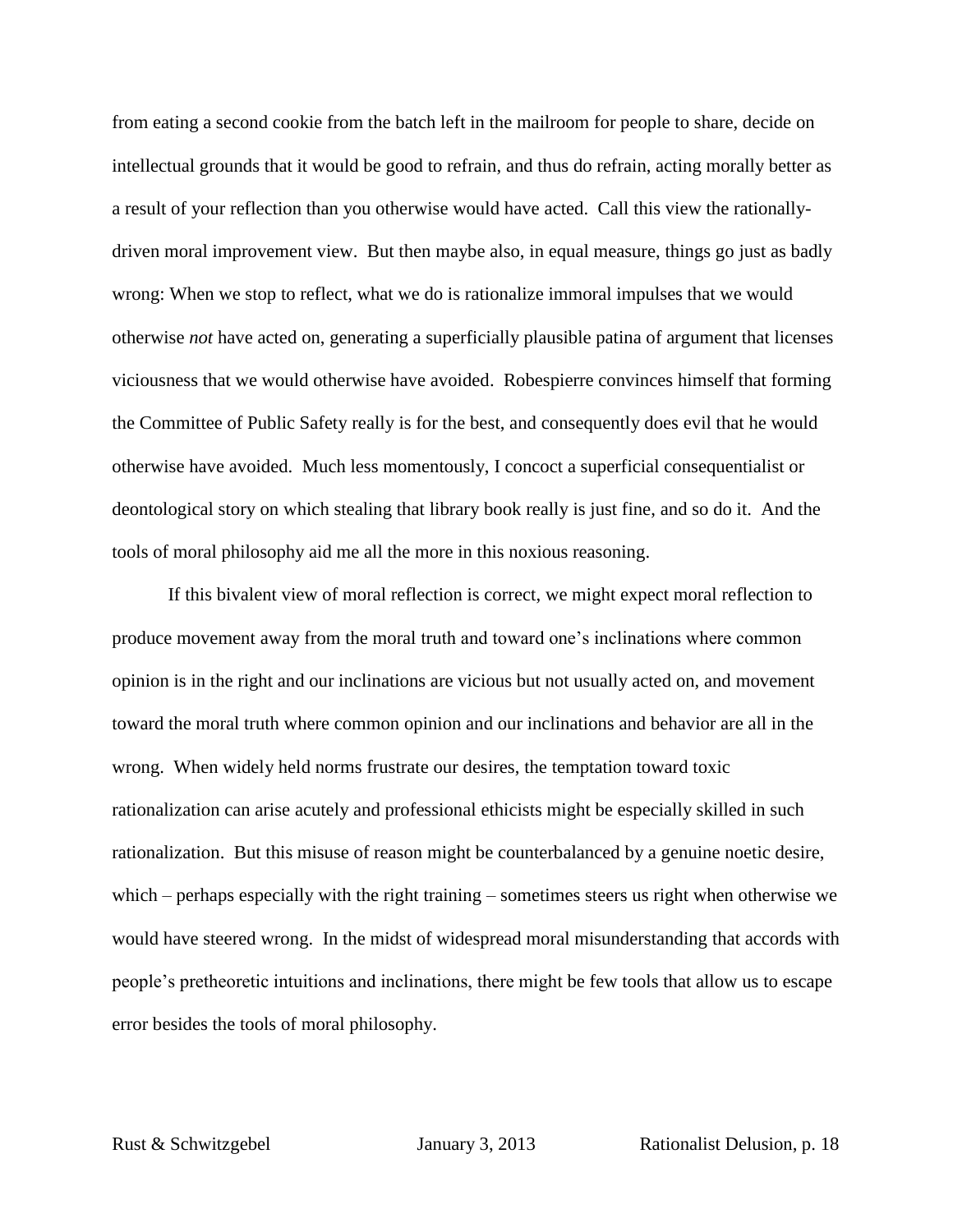Again, one might make conditional predictions, depending on what one takes to be the moral truth. For example, if vegetarianism is not common opinion, and if it is contrary to our inclinations and yet morally good, one might predict more ethicist vegetarians. If stealing library books is widely frowned upon and not usually done, though tempting, we might expect ethicists to do so at higher rates.

*Conclusion.* We decline to choose among these five models. There might be truth in all of them; and still other views are available too. Maybe ethicists find themselves increasingly disillusioned about the value of morality at the same time they improve their knowledge of what morality in fact requires. Or maybe ethicists learn to shield their personal behavior from the influence of their professional reflections, as a kind of self-defense against the apparent unfairness of being held to higher standards because of their choice of profession. Or…. We believe the empirical evidence is insufficient to justify even tentative conclusions. We recommend the issues for further empirical study and for further armchair reflection.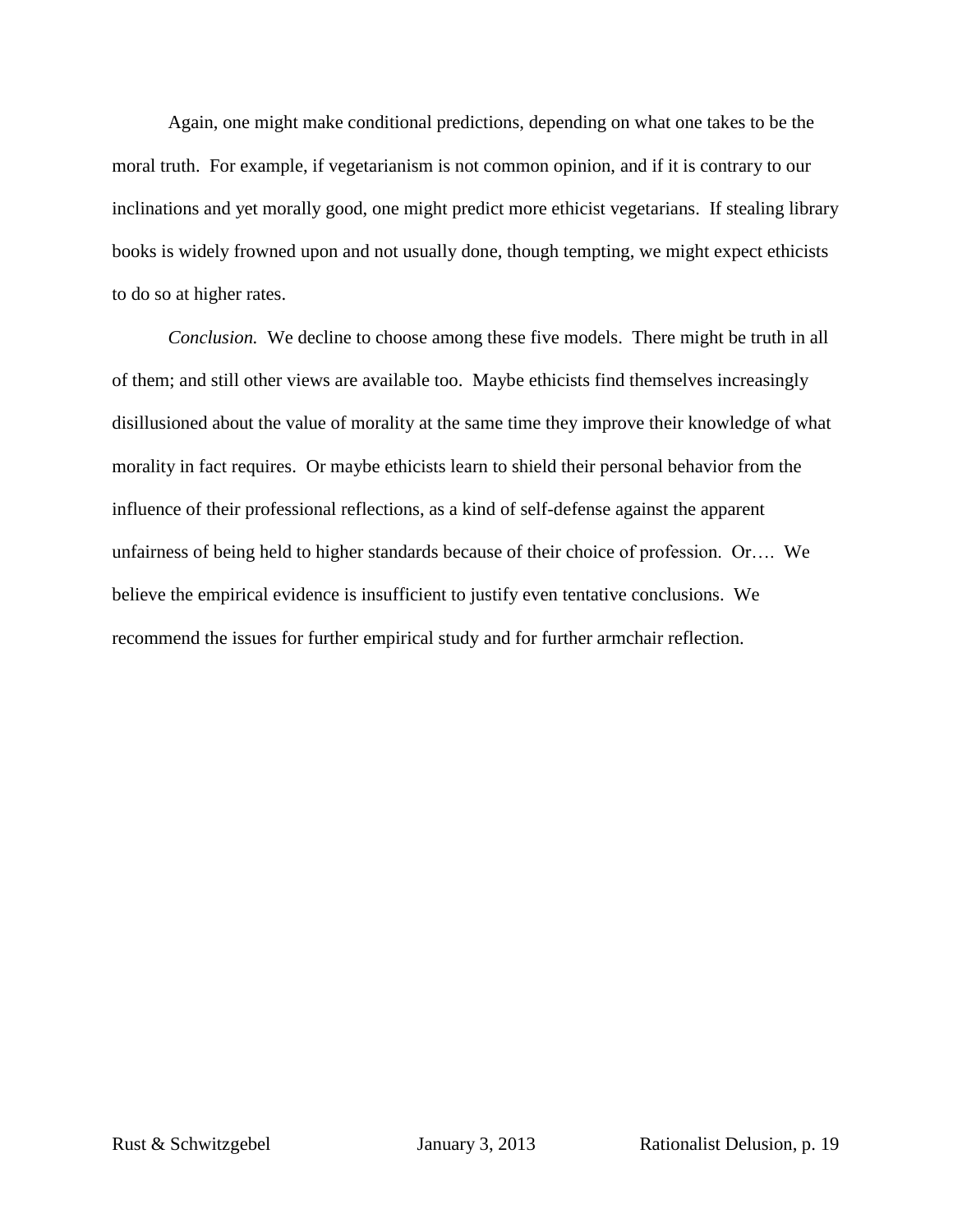### References:

- Arpaly, Nomy (2003). *Unprincipled virtue.* Oxford: Oxford.
- Brennan, Jason (2011). *The ethics of voting.* Princeton: Princeton.
- Confucius (5<sup>th</sup> c. BCE/2003). *The analects*, trans. E. Slingerland. Indianapolis: Hackett.
- Damasio, Antonio (1994). *Descartes' error.* New York: Penguin.
- Ditto, Peter H., and Brittany Liu (2012). Deontological dissonance and the consequentialist crutch. *The social psychology of morality,* ed. M. Mikulincer and P.R. Shaver. Washington, DC: American Psychological Association.
- Green, Joshua D. (2008). The secret joke of Kant's soul. In *Moral psychology, vol. 3,* ed. W. Sinnott-Armstrong. Cambridge, MA: MIT.
- Haidt, Jonathan (2012). *The righteous mind.* New York: Random.
- Hauser, Marc D. (2006). *Moral minds.* New York: HarperCollins.
- Kant, Immanuel (1785/2003). *Groundwork of the metaphysics of morals*, trans. M. Gregor. Cambridge: Cambridge.
- Mead, Nicole L., Jessica L. Alquist, and Roy F. Baumeister (2010). Ego depletion and the limited resource model of self-control. In *Self-control in society, mind, and brain,* ed. R. Hassin, K. Ochsner, and Y. Trope. Oxford: Oxford.
- Merritt, Anna C., Daniel A. Effron, and Benoît Monin (2010). Moral self-licensing: When being good frees us to be bad. *Social and Personality Psychology Compass, 4,* 344-357.
- Mikhail, John (2011). *Elements of moral cognition.* Cambridge: Cambridge.

Rawls, John (1971). *A theory of justice.* Harvard: Harvard.